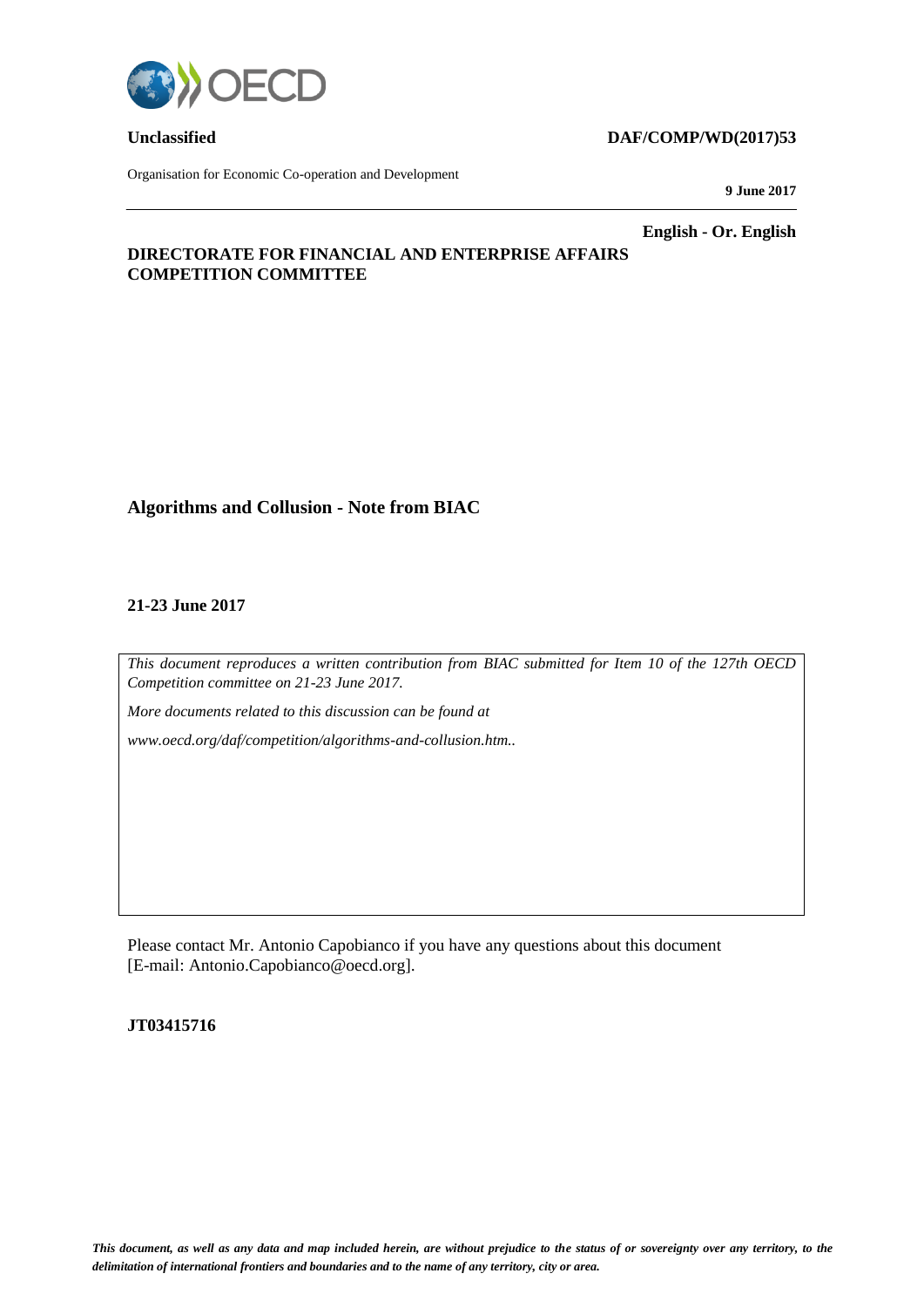# *Business and Industry Advisory Committee (BIAC)*

### **1. Introduction**

1. Recent years have witnessed an increased use of pricing algorithms and artificial intelligence by firms offering services and products online and offline. It is maintained that, coupled with the availability of large data sets, this might change the competitive landscape. Indeed, the collection and analysis of data sets containing information on customers and, in some cases, competitors, may have an effect on the intensity of price competition.

2. On the one hand, detailed knowledge about their customers may enable firms to use algorithms to price differentiate based on the (perceived) reservation price of individual customers, to promote items that are complementary to items previously purchased, or that are otherwise tailored to specific users. As BIAC has stated previously, the associated effects on allocative efficiency are generally positive.<sup>1</sup> In addition, information on competitors' pricing may be used as an input into a pricing algorithm to optimize their own pricing in an attempt to offer more competitive prices to customers and, as a consequence, increase interbrand price competition.

3. On the other hand, data about competitors may in some specific settings facilitate tacit collusion, i.e. conscious parallelism and, as a consequence, soften price competition. This means that each firm is aware that its market behavior will affect the other sellers and their market conduct. There is however consensus among economists that for tacit collusion to occur a number of conditions must necessarily be met. In particular, the market must be sufficiently transparent for the firms which coordinate their conduct to be able to monitor sufficiently whether the rules of coordination are being observed. Second, there must be a form of deterrent mechanism in the event of deviant conduct. Third, the reactions of firms which do not participate in the coordination, such as current or future competitors, or the reactions of customers, should not be able to jeopardize the results expected from the coordination.<sup>2</sup> In addition, firms should be able to punish possible deviations, for instance by going back to the competitive equilibrium for at least a period of time. Such conditions are rarely met: explicit collusion is itself vulnerable to deviation from the collusive equilibrium, and tacit collusion is even more complex to maintain. Only specific market circumstances (related to the information structure and to the oligopolistic structure of the market) are able to give rise to tacit collusion. Due to the absence of explicit collusion, tacit collusion is not caught by Article 101 TFEU (although it may sometimes constitute an abuse of a collective dominant position under Article 102  $TFEU$ ).<sup>3</sup>

4. While BIAC appreciates that algorithms may in some specific circumstances increase the scope for tacit collusion, it submits that algorithms do not intrinsically lead to

<sup>&</sup>lt;sup>1</sup> BIAC's submission on Price Discrimination (2016), DAF/COMP/ WD(2016)75.

<sup>&</sup>lt;sup>2</sup> See Case T-342/99, Airtours, paragraph 62, Case T-464/04 Impala, paragraph 247 and Case C-41306 Bertelsmann and Sony, paragraph 123. See also EU Guidelines on the assessment of horizontal mergers (2004), note 29.

<sup>&</sup>lt;sup>3</sup> See for instance Joined Cases C-395 and 396/96, Compagnie maritime belge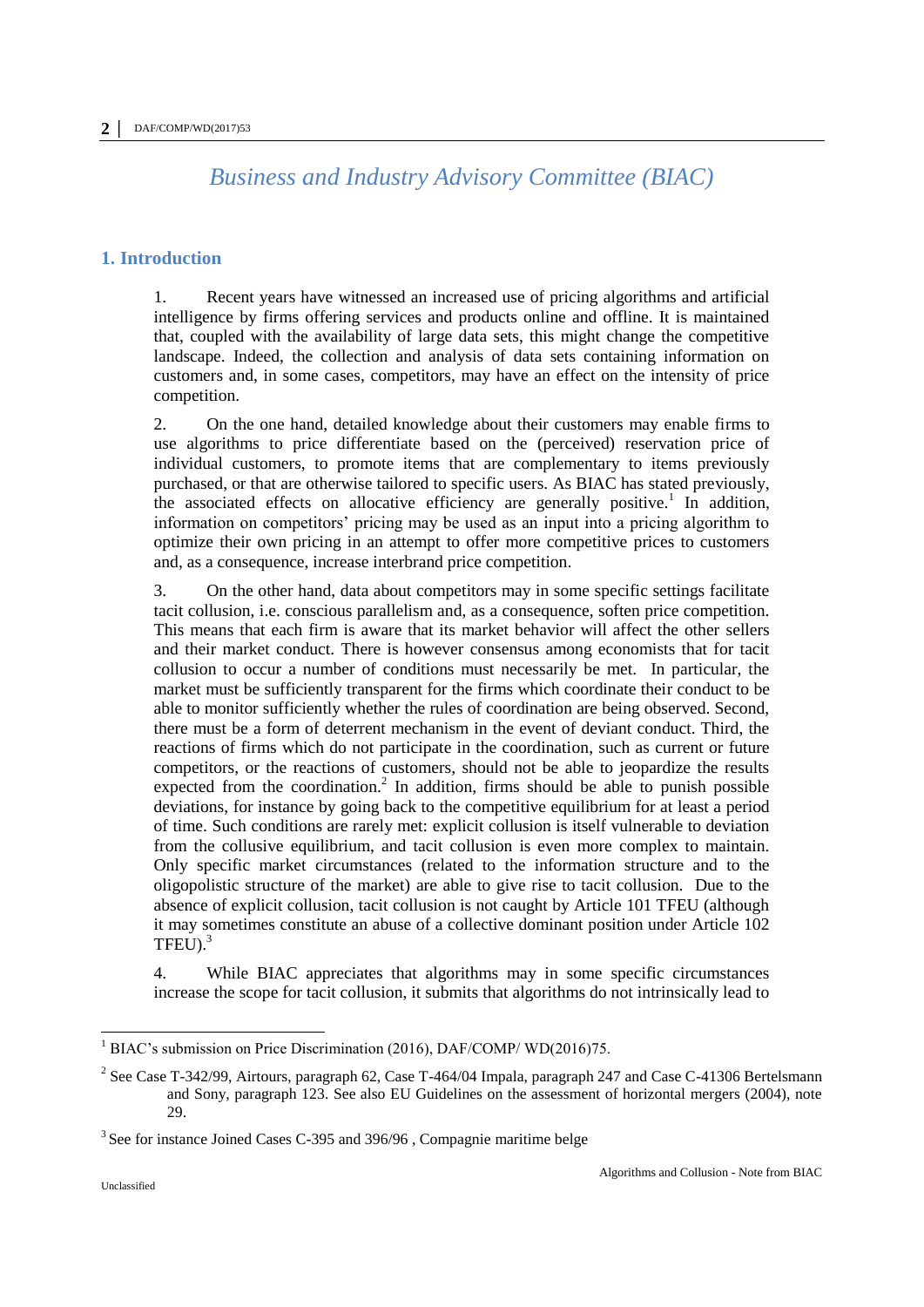this effect; it is only when these conditions are met that tacit collusion *may* occur. BIAC emphasizes that a greater use of pricing algorithms does not necessarily increases the likelihood of explicit or tacit collusion; in some cases the market structure and market conditions themselves may already give rise to a certain level of tacit collusion, while the use of pricing algorithms does not make collusion more or less likely; in other cases pricing algorithms may also be used to disrupt tacit collusion among other market participants.

5. BIAC is not convinced that there is any enforcement gap in relation to industry practices that may involve pricing algorithms. It therefore advocates a cautious approach and submits that antitrust enforcement is only warranted in cases where there is persuasive evidence of collusion. By the same token, it believes that there are insufficient indicia to suggest that ex-ante regulation or industry self-regulation, for instance through the voluntary publication of algorithms that companies use, is warranted. On the contrary, there is a significant risk that ex-ante regulation, or the mandatory disclosure of proprietary algorithm know-how reduces efficiency and may even lead in anticompetitive effects sanctioned by competition enforcement agencies or governments.

# **2. Increased potential for tacit collusion?**

6. As mentioned above, the necessary conditions for tacit collusion have been well documented in economic literature. Tacit collusion requires sufficient transparency, detection of deviating conduct and the absence of countervailing measures that disrupt the collusive arrangement.<sup>4</sup>

7. As a corollary, it is accepted that a number of market conditions may prevent tacit coordination. For instance, the greater the product heterogeneity of products and the more different cost structures are, the more difficult coordination is; the larger the number of sellers is, the more difficult it is to collude and the larger the time lag is between deviant conduct deviating from the collusive scheme and retaliation, the more difficult it is for the coordination to persist.

8. BIAC acknowledges the theoretical possibility that the use of pricing algorithms or artificial intelligence may affect some of the market conditions that tend to prevent coordination and that, as a consequence, the use of algorithms may in theory facilitate coordination. In particular, if programmed well, pricing algorithms may facilitate coordination even among large number of sellers; monitoring algorithms may more quickly detect (genuine) price deviations and may respond more quickly to cheating.

9. However, the possibility that pricing algorithms may have the potential to weaken some of the market conditions that normally prevent coordination, does not imply that those algorithms do, in fact, in a given market setting, facilitate or enable tacit collusion. In fact, even if pricing algorithms are used, the necessary conditions for tacit collusion may not be met, for instance because tacit collusion is simply not feasible in light of different cost structures or product heterogeneity to start with. Increased customization of products and prices associated with the use of Big Data are likely to make tacit or explicit

 $\overline{a}$ <sup>4</sup> See for instance Church and Ware, Industrial Organization (2000), page 314 et seq.

Algorithms and Collusion - Note from BIAC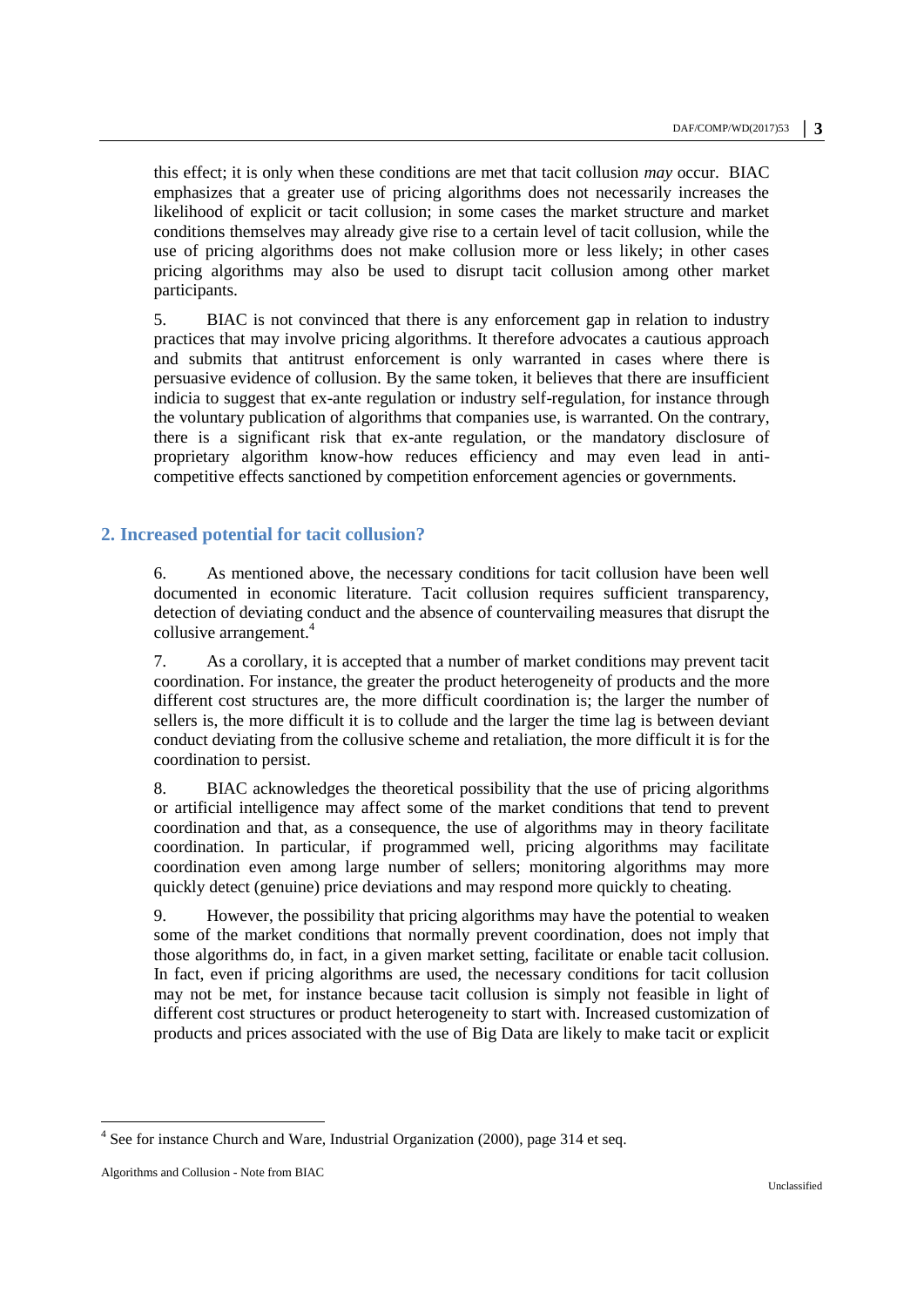collusion more difficult.<sup>5</sup> Accordingly, in those situations, the use of algorithms does not increase the potential for tacit collusion.

10. In addition, while it is sometimes assumed that pricing algorithms are used to collude with competitors, the very opposite may equally be true: even if competitors' pricing could be accurately observed, the firm using the algorithm may have an incentive to pursue a disruptive pricing strategy, thereby bringing more competition to the market. Algorithms may indeed be designed to undercut rivals, or even to price below cost in an attempt to grow sales or exclude competitors.

11. Finally, it can be expected that buyers who may believe that they are suffering as a result of tacit price collusion, will try to resort to countervailing measures, for instance by not-disclosing information essential to the colluding sellers, bundling purchases with those of other buyers, or by sponsoring the new entry of more competitive sellers into the market.

12. As a result, it is impossible to conclude that the use of algorithms by definition, or even generally, increases the likelihood of tacit collusion. Instead, what is needed in each specific case, is a thorough and detailed investigation based on the actual functioning of the algorithms involved and the specific market conduct and conditions at hand, before one may conclude that tacit collusion occurs.

13. But even if an enforcement agency would suspect or find that tacit collusion indeed occurs, it remains to be seen whether this can be explained in whole or in part by the algorithms used by the market participants. Indeed, without a detailed analysis into the actual effects of the use of the algorithms by the various market participants, it cannot be excluded that tacit collusion would have occurred even without the use of those algorithms.

# **3. Competition law enforcement challenges**

14. BIAC acknowledges that it may be difficult for competition enforcement agencies to distinguish between situations where algorithms help generate consumer benefits in the form of personalized pricing and product customization on the one hand and situations where algorithms may be instrumental in achieving tacit or explicit collusion. In some respects, these challenges are analogous to the analytical difficulties involved in distinguishing between pro-competitive and potentially anti-competitive exchange of information between market participants.<sup>6</sup>

15. BIAC acknowledges that as a matter of principle the potential for (tacit) collusion through the (simultaneous) use of (similar or identical) pricing algorithms cannot be excluded. Indeed, it cannot be excluded that in exceptional circumstances algorithms may indeed be used to strengthen an existing cartel arrangement, or to facilitate tacit collusion.

16. However, BIAC believes that, while it may perhaps be difficult in practice to adduce the necessary evidence for an antitrust violation, the scope of competition law is sufficiently broad to capture most of the anti-competitive scenarios which may involve

 $\overline{a}$ 

<sup>&</sup>lt;sup>5</sup> Note that increasingly differentiated products and customer-specific pricing tend to lessen the potential for tacit collusion.

<sup>&</sup>lt;sup>6</sup> See BIAC's comments for the 2010 OECD Roundtable on Information Exchanges Between Competitors under Competition Law, DAF/COMP(2010)37.